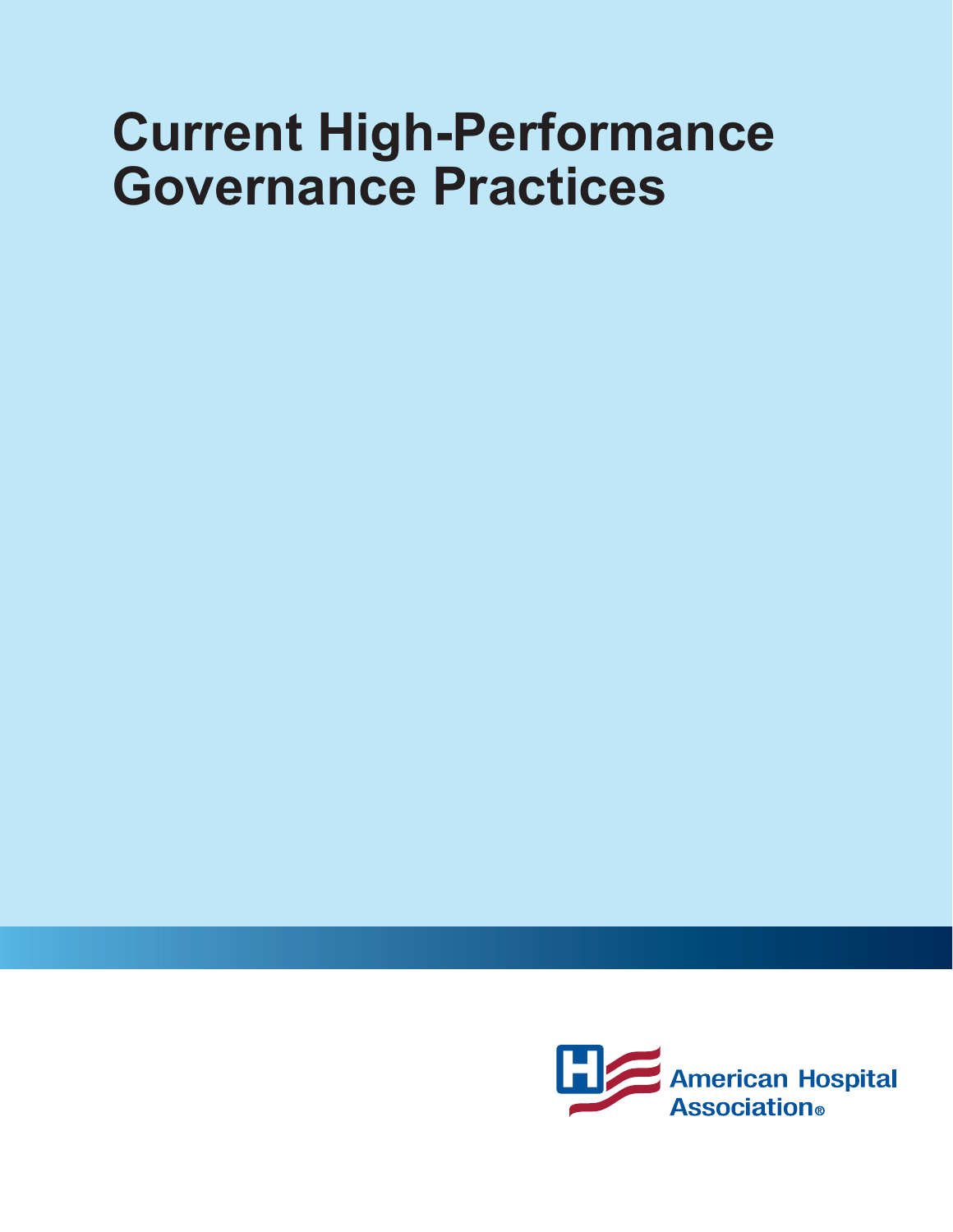For boards to participate in shaping their new organization, they must be currently performing at an extremely high level. The following is a list of four practices that hospital and health system boards must be engaged in today, in order to be successful in the future.

# *1. Define a Clear Mission and Vision for a Transformed Enterprise*

Hospital and health system boards should consider the organization's vision for improvement of the community's health, as well as approaches to address population health and manage risk in light of today's transforming health care delivery and payment systems. This is not the hospital's responsibility in isolation, but rather an opportunity for hospitals to build relationships and partnerships in the community to impact the overall health of the community. Hospital CEOs and boards must agree upon and clearly articulate the extent of the responsibility and engagement of the organization in community and population health.

While the commitment and responsibility will vary among organizations and communities, it is essential that hospitals do not let changes in payment models drive the mission and vision of their health care system. Payment reform is occurring in varying degrees across the United States. In the longterm the transition may help hospitals and health systems to more effectively support health in addition to health care. However, as hospitals progress through the transition, it is imperative that the board and CEO work together to agree upon the degree to which they can achieve the Triple Aim given evolving payment constraints.

The absence of payment reform and financial incentives should not prevent hospitals and health systems from doing the right thing for patients and communities or from contemplating their mission and vision with respect to their community needs, cost sustainability and articulation of a strategy that embraces all facets of the Triple Aim. The board's responsibility for serving the mission and vision must remain steadfast during this transitional period.

# *2. Create an Environment of Trust*

Mutual respect and absolute trust between the board and its CEO is absolutely vital to organizational success. The data suggest that in an era of transformation trust may be strained. To build mutual trust, the board and the CEO must rely on one another for support, consultation and advice, and complement one another's strengths and responsibilities. The hospital or health system CEO must build a positive rapport and close professional relationship with all board members. He or she must understand clearly what motivates each trustee to be involved with the organization, and be deeply knowledgeable about the interests and needs of each individual trustee.

The CEO must also be aware of any gaps in trustees' understanding of current issues and trends, ensure that regular board education responds to trustees' needs, and encourage trustees to learn and ask questions in an open, safe environment. CEO attentiveness to individual trustee needs demonstrates interest and support, and helps build a positive, trustful environment for dialogue and decision making to take place.

Most importantly, CEOs must understand that trust begins with transparency. Holding back or "sanitizing" information will likely result in a board that is doubtful, lacks trust and perceives a sense of responsibility to inappropriately "dig in" to operational details, managing at the micro level versus leading at the macro level. Conversely, when boards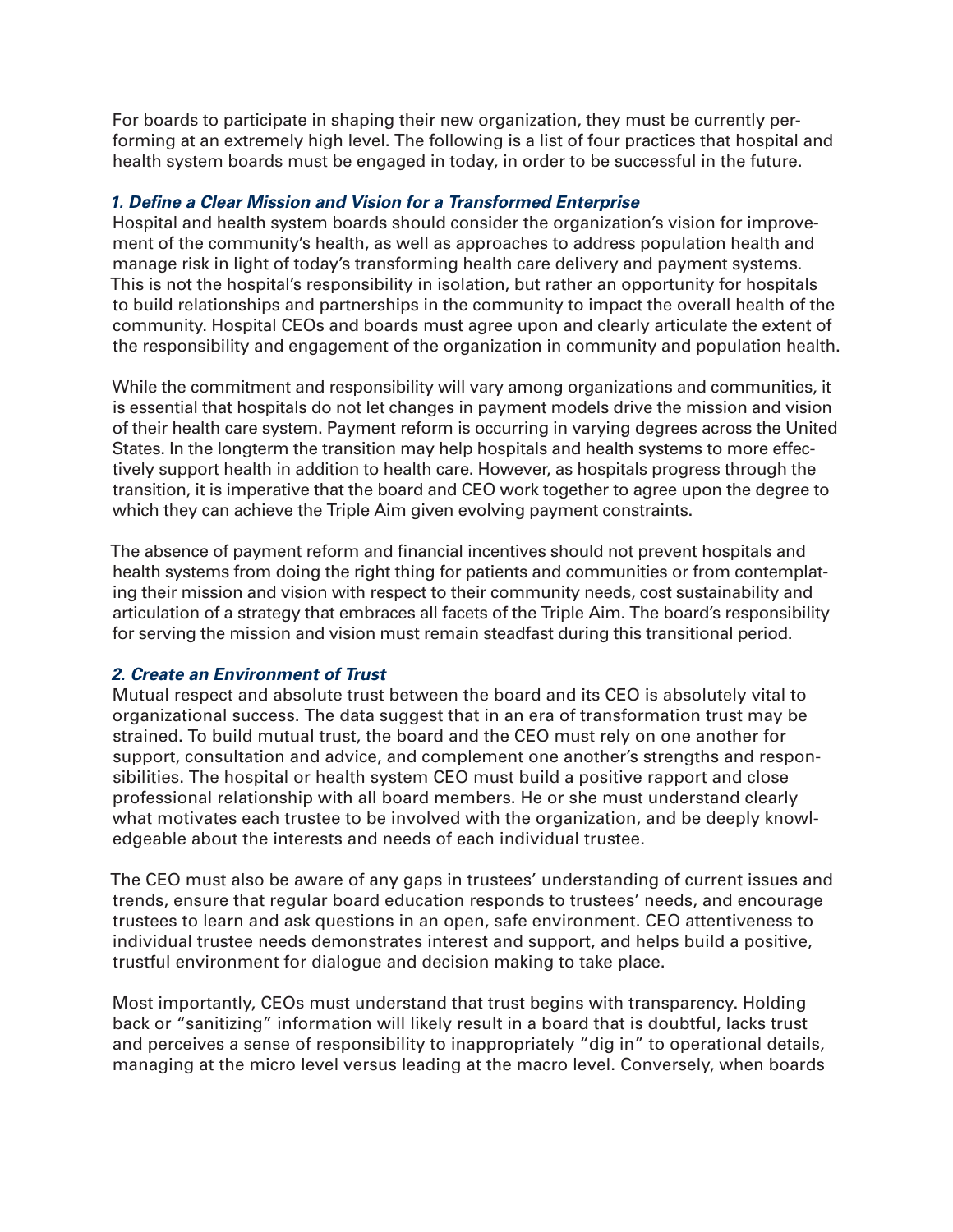are confident that all relevant strategic information is shared with them, they partner with the CEO on a foundation of trust on leadership issues focused on strategic and generative thinking about the organization's future.

## **Five Essentials for Building Board-CEO Trust**

- 1. Clear, honest, consistent and transparent communication
- 2. Close personal ties among the CEO and board members
- 3. Consistent adherence to mutually agreed upon roles and accountabilities
- 4. Mutual commitment to the hospital's or health system's mission and vision
- 5. Continuous governance knowledge-building enthusiastically supported by the CEO, both practically and financially

# *3. Establish a Foundation of Effective Communication*

The board meeting is the center of communication and relationship success or failure. Unfortunately, board meetings are often not as effective as they should be due to poorly planned agendas, time wasted on routine reports and too much emphasis on operational issues and details. Board meetings too often include agenda items that have little relevance to and impact on the long-term strategic direction of the organization, when instead they should focus on the mission, vision and strategic leadership issues critical to future success.

Effective, high-performance boards spend most of their time on important strategic and policy issues. They engage in rich discussion and dialogue, assess outcomes, and participate in ongoing education. These boards focus on the issues that are most critical to the organization, and where they can have the greatest impact.

The CEO plays a major role in this area. He or she should ensure that trustees receive relevant, concise, action-focused information to review well in advance of board meetings to ensure board members have sufficient time to understand issues and their implications. In addition, the CEO should work closely with the board chair to ensure that meetings are orchestrated to maximize meaningful dialogue and maintain a consistent focus on the future.

Board dialogue and discussion are most meaningful when board committees are properly used. Committees often do the "heavy lifting," framing the issues of importance for the full board and preparing trustees in advance with a clear set of questions to provoke strategic dialogue.